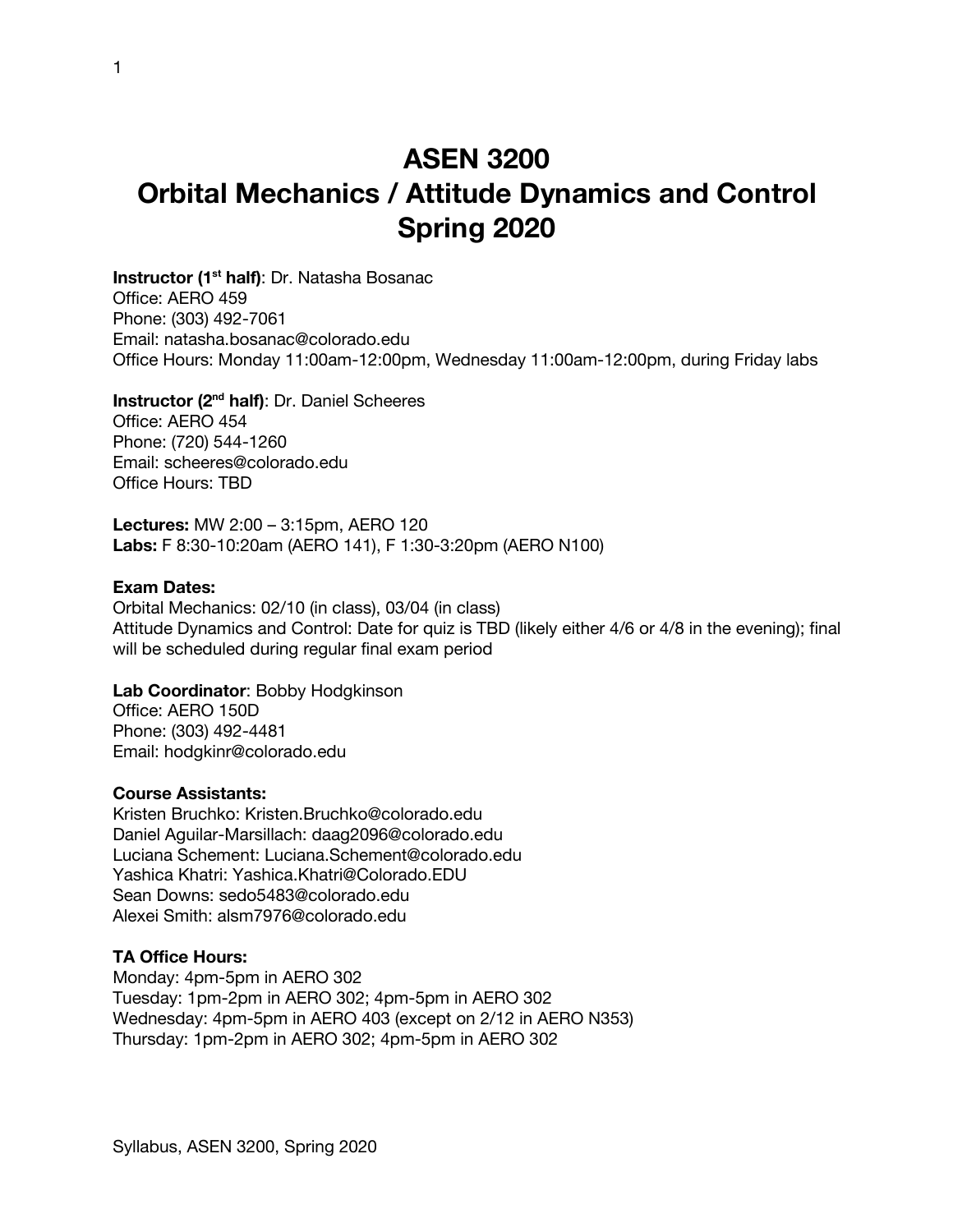**Required Text:** Howard D. Curtis, Orbital Mechanics for Engineering Students, 3rd Edition, Elsevier Aerospace Engineering Series 2014. Errata for this textbook is available on the course website.

If preferred, an electronic version of this textbook is available via CU Libraries.

# **Supplementary Text:**

- Bedford and W. Fowler, Engineering Mechanics: Dynamics, 5th Edition Pearson Prentice Hall, Upper Saddle River, NJ, 2008. See Chapter 20 and Appendix C for an alternate and compressed version of the material in the first half of the course.
- H. Schaub and J. L. Junkins, Analytical Mechanics of Space Systems, 3rd Edition AIAA Education Series, Reston, VA, 2014. Provides an advanced introduction to the material given in this course.
- Larson and Wetz, Space Mission Analysis and Design. Provides useful hardware information.

Note: These three textbooks are not required for use in this course.

**Prerequisites:** ASEN 2003, ASEN 2004, APPM 2360 and either APPM 2350 or MATH 2400 (all with a minimum grade of C) **Course Webpage:** canvas.colorado.edu

## **Overview and Goals:**

In the first half of the course, students will learn the characteristics of the motion of a system of particles with emphasis on the two-body problem, a model that offers a good preliminary approximation for the dynamics governing the motion of a planetary orbiter or interplanetary transfer vehicle. We will study the motion of a spacecraft under the influence of gravitational perturbing forces and n-body perturbations from additional celestial bodies. Also, the perturbations caused by atmospheric drag, and solar radiation pressure will be considered. In addition to studying the motion, we will look at ways to determine the ephemeris or trajectory of a satellite from observations. Finally, we will study aspects of designing an Earth orbiting and/or interplanetary mission.

The lab will involve a combination of Matlab and Systems Tool Kit (STK), e.g. students will be asked to solve a problem with STK, verify the solution, and/or use data generated by STK in a follow-on application. The objective here is to teach students how to determine if a result from 'off the shelf software' is reasonable. A primary complaint of employers is that recent graduates often believe whatever comes out of 'blackbox software' even when results are obviously unreasonable. When completed with the orbit portion of the class the student should be somewhat proficient with STK and more skilled in the use of Matlab. They will understand the basics of orbital motion and significant perturbations as well as mission design and preliminary orbit determination techniques. They will be able to solve problems on these subjects using both their analytical and computer skills.

The second half of the course focuses on dynamics and control of the pointing attitude of spacecraft. Nearly all spacecraft must be accurately pointed to accomplish their mission, yet the natural behavior in orbit is typically uncontrolled tumbling. We will develop a fundamental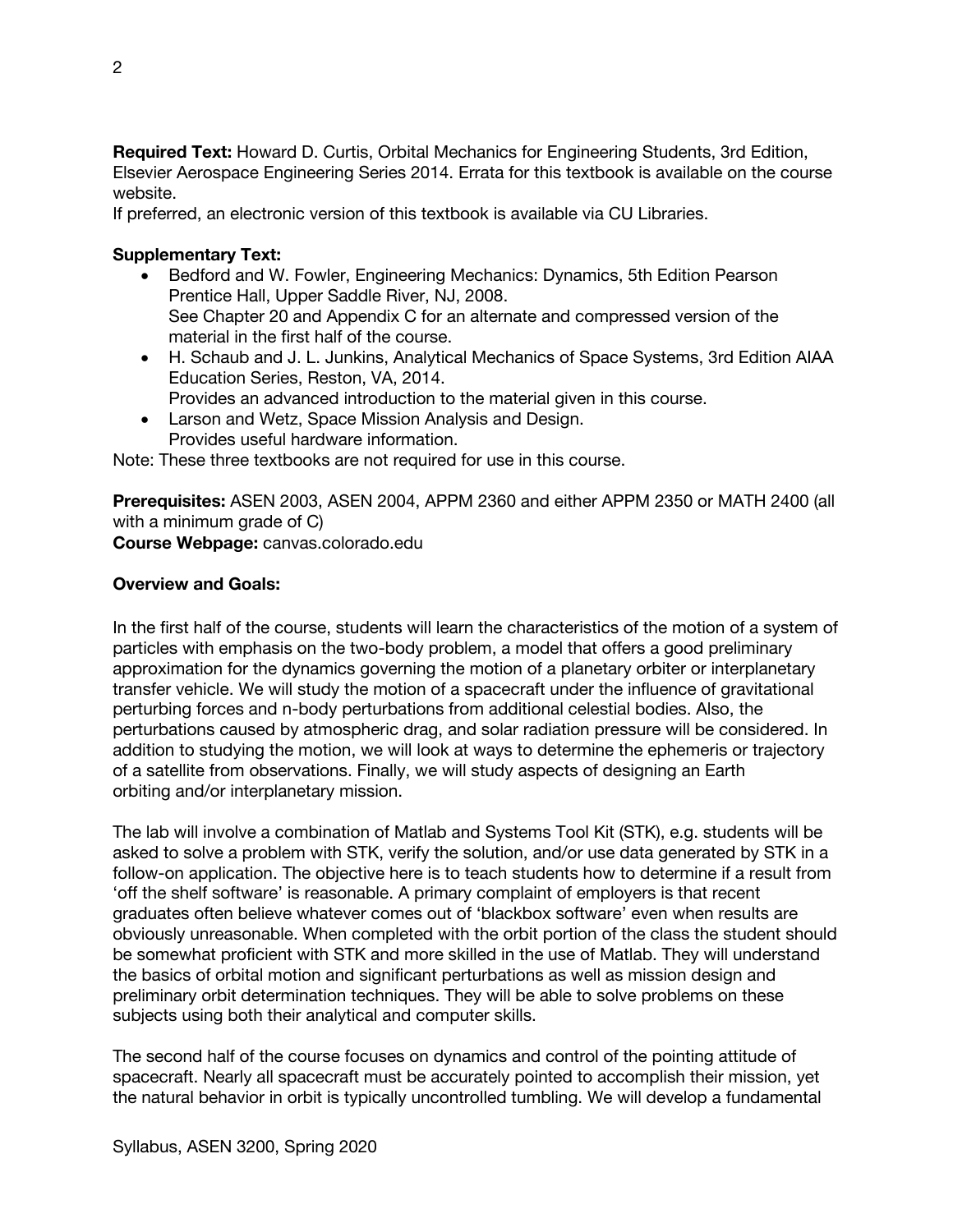understanding of these natural 3D rigid body kinematics and dynamics, using this to discuss common methods of passive and active attitude control. Attitude sensor and actuator technology will be investigated, as well as common ways of representing and determining attitude. On the topic of rigid body kinematics, the goal is for the student to be comfortable with a small sub-set of attitude representations such as the DCM and the 3-2-1 Euler angles, and make them at least aware of other set of coordinates such as other Euler angle sequences and the Euler parameters (quaternions). On the topic of rigid body dynamics, the goal is to expose the students to repeated uses of Euler's equation and the angular momentum vector to develop the system equations of motion. On the topic of control, the goal is to show students how simple open-loop and closed-loop flow diagrams can be created, and how to use the frequency space modeling methods to develop single-input-single-output linear controls. This is applied to 1-D constrained rotational motion only.

Lab experiments will be conducted to measure spacecraft mass properties, understand the operation of gyroscopic instruments, and design feedback control to achieve precise spacecraft pointing. In these labs, the goal is for students to receive hands-on opportunities to see the complex dynamic interactions that can occur with spinning rigid bodies, or even gyroscopic systems.

### **Class format:**

The first half covers orbital mechanics and is led by Professor Bosanac. The second half of the course will focus on attitude dynamics and control, led by Professor Scheeres. Each section has a similar format:

- Twice-weekly lectures on Monday and Wednesday.
- Two laboratory sections each Friday. Lab experiments will be conducted on Fridays and written reports will generally be due a week later. Any collaborations with other lab groups including shared diagrams or extensive discussion of results must be acknowledged at the end of your report. Copying text or answers from another group with or without their permission constitutes cheating and will result in a zero grade for the lab. A repeated instance of cheating will result in an F for the course.
- Reading assignments are given weekly.
- Half-way through each section a Quiz will be held, covering the lecture and reading material covered thus far. Quizzes are to be completed individually. Any type of collaboration or copying on a quiz constitutes cheating and will result in an F for the course. If you have quiz grading issues, you must see the appropriate instructor within 2 weeks of having the quiz returned to you.
- Homework will be assigned at weekly intervals and is due at the beginning of class on the due date. Collaboration with others on homework is acceptable, but line-by-line copying of someone else's homework is cheating and will result in a grade of zero for that assignment. A repeated instance of cheating will result in an F for the course.
- Final Exams are held at the end of each of the two sections of the course. Check with the orbital section instructor on the orbital final exam. The attitude exam is during the regular class final exam period. Any type of collaboration or copying on an exam constitutes cheating and will result in a zero grade for the exam. A repeated instance of cheating will result in an F for the course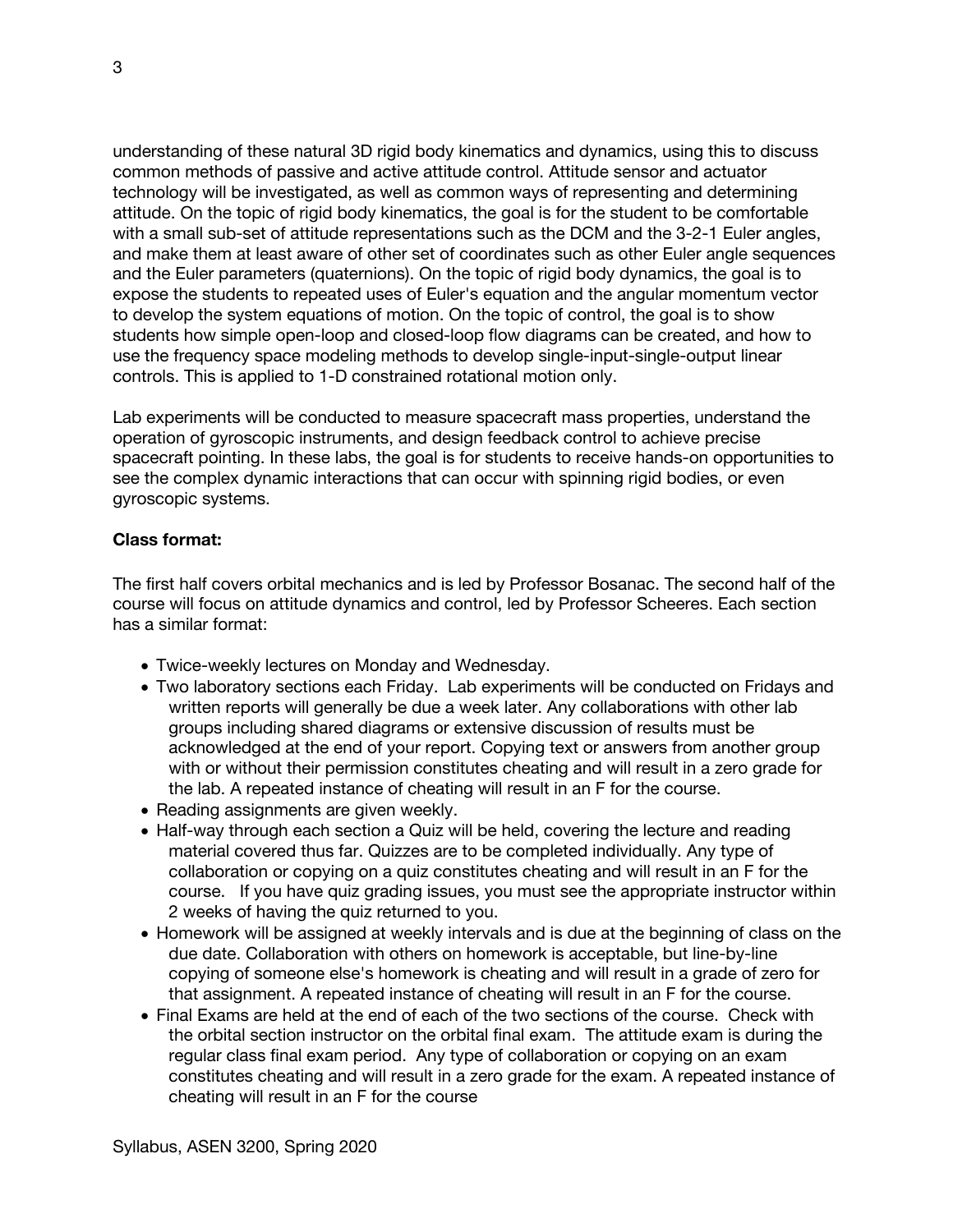## **Homework Policy:**

Please note the following policies regarding completing and turning in your homework:

- For grading purposes, homework is considered part of the group grade and only contributes to the total grade when the individual work is C or better.
- Collaboration is permitted on homework. You may discuss the means and methods for formulating and solving problems and even compare answers, but you are not free to copy someone's assignment. Copying material from any resource (including solutions manuals) and submitting it as one's own is considered plagiarism and is an Honor Code violation. Remember, the less you think about the problems yourself, the less you actually learn, and the more difficult it will be to succeed on exams.
- Homework solutions must demonstrate an understanding of the principles involved by including diagrams, using correct notation and terminology, explaining the approach, showing the key steps and intermediate values used to obtain the solution, and outlining the answer with proper units. These problem solving steps are critical for developing problem formulation skills.
- Always submit work with a professional appearance. Neatness, clarity, and completeness count.
- Late assignments are not accepted without prior instructor approval. If you know in advance that you must miss a homework due date or lab, please make arrangements with your instructor via email.
- Although each homework assignment will have several problems, all problems may not be graded. However, solutions will be provided to you for all the problems.
- If you believe that your homework was graded incorrectly, you have 2 weeks from when it is handed back to ask for a regrade. To ask for a regrade, you must briefly outline via email what you think the error in grading was and submit it to a course teaching assistant.

## **Class Attendance:**

You are expected to attend class. If you need to miss a lecture, it is your responsibility to catch up on the material. Don't go to the instructor to catch up on missed material, speak with your peers in the class and get the notes from them. Campus policy regarding religious observances requires that faculty make every effort to reasonably and fairly accommodate all students who, because of religious obligations, have conflicts with scheduled exams, assignments or required attendance. If you cannot attend a regularly scheduled class, it is up to the student to catch up on the missed material. If you cannot take an exam on a particular day, please let the instructor know at the time the exam is being scheduled.

# **Make-Up Assessment Policy:**

There are no make-up homework assignments. If you miss the assignment, you get a zero for it. If you can't make a quiz or exam for a pressing reason, you need to contact the instructor at least one week prior to the exam date. If you can't take the exam for some emergency reason, you still need to notify the instructor prior to the exam. Without prior consent, there will be no make-up exams.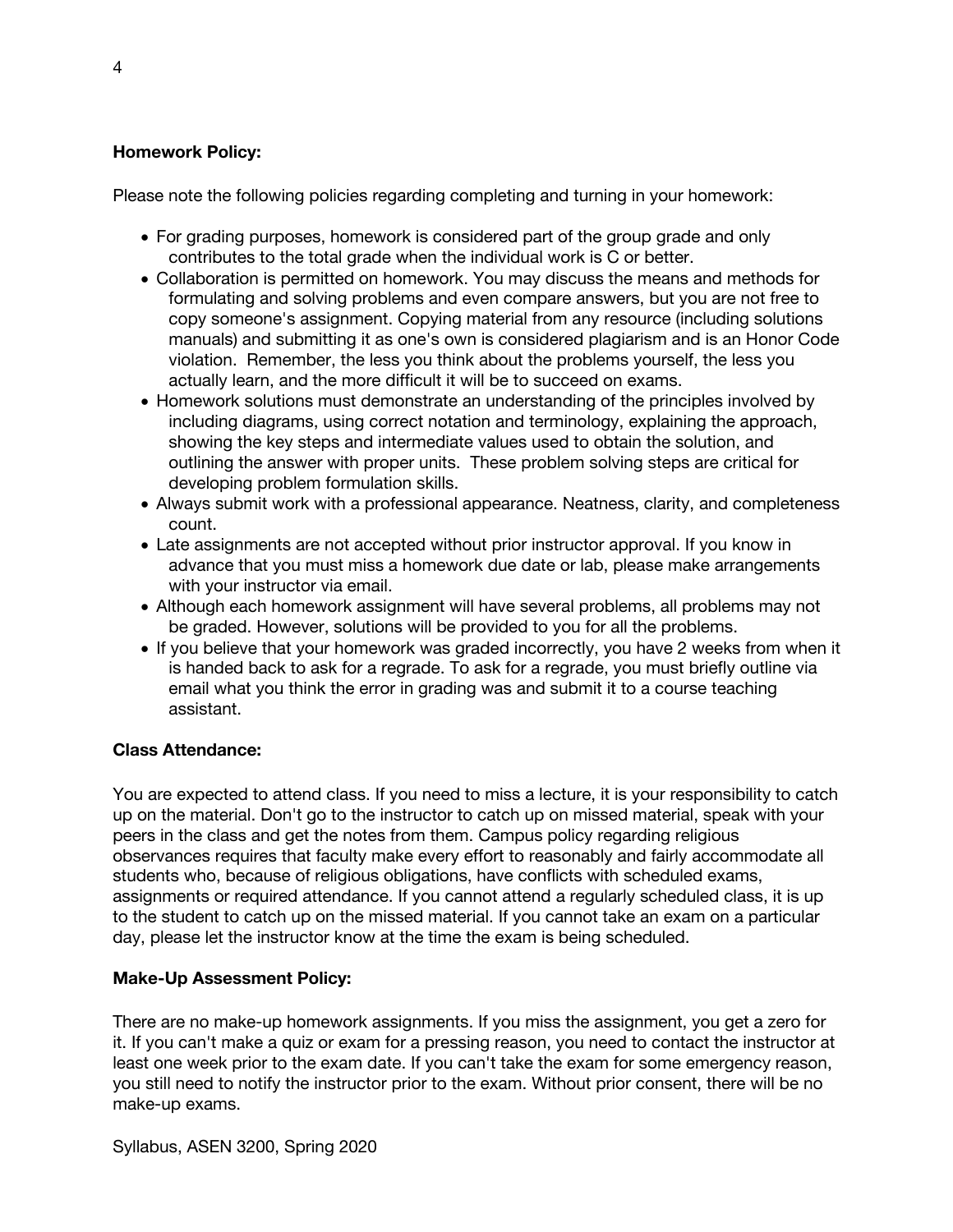### **Grading Policy:**

In an effort to ensure that each student leaves the class with a fundamental understanding of the topics covered in this course, the final grades will be heavily weighted on each student's individual performance. That is, if a student does not pass the individually graded aspects of the course, they will not pass the class overall. Keeping this in mind, the final grades will be determined as shown in Tables 1 and 2.

**Table 1:** Course Grade Percentages if the student achieves an overall grade of C or better on all exams.

All Homework: 15% Orbital Quiz: 10% Orbital Final Exam: 15% Attitude Quiz: 10% Attitude Final Exam: 15% Lab Experiments: 30% Research Projects: 5%

**Table 2:** Course Grade Percentages if the student achieves an overall grade less than a C on all exams.

Orbital Quiz: 20% Orbital Final Exam: 30% Attitude Quiz: 20% Attitude Final Exam: 30%

#### **Accommodations for Disabilities:**

If you qualify for accommodations because of a disability, please submit your accommodation letter from Disability Services to your faculty member in a timely manner so that your needs can be addressed. Disability Services determines accommodations based on documented disabilities in the academic environment. Information on requesting accommodations is located on the Disability Services website. Contact Disability Services at 303-492-8671 or dsinfo@colorado.edu for further assistance. If you have a temporary medical condition or injury, see Temporary Medical Conditions under the Students tab on the Disability Services website.

#### **Religious Observances:**

Campus policy regarding religious observances requires that faculty make every effort to deal reasonably and fairly with all students who, because of religious obligations, have conflicts with scheduled exams, assignments or required attendance. In this class, please alert the instructors about any possible conflicts you potentially foresee during the first week of class. Early knowledge of possible conflicts will enable us to plan appropriately with you. See the campus policy regarding religious observances for full details.